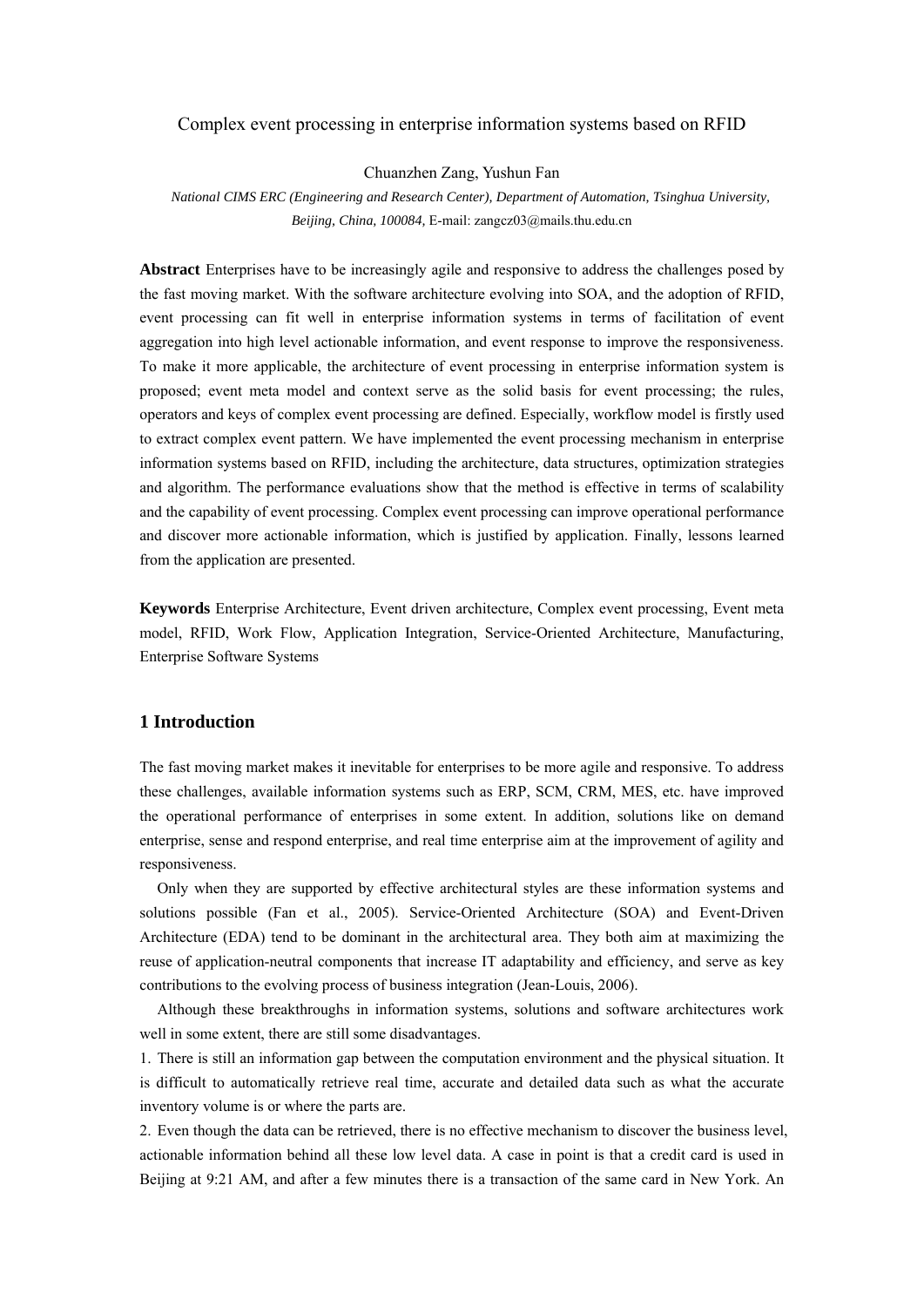effective method that can tell there is a card fraud and take some measures to prevent this fraud is substantially needed.

With the application of RFID (Radio Frequency Identification) (Nath et al., 2006), it is very possible to integrate virtual world and physical world to bridge the information gap. RFID can play an essential role in object tracking and supply chain management. In addition, it holds the promise to improve the operational performance in terms of inventory management, manufacturing process automation, even the personnel management. The data of physical world in enterprises can be read in bulky manner by elaborately deployed readers without line of sight, and then be processed by edge server (RFID middleware) and enterprise information systems, when the items, equipments and people are attached by RFID tags. Such RFID enabled enterprise environment has been piloted world wide, and it is very possible to be rolled out in the near future.

But the volume of data generated by RFID enabled systems can be enormous, which is beyond the processing capabilities of available information systems (Christof et al., 2005). A new mechanism is needed to process the enormous volume data as well as to discover the business level, actionable information behind all these data, and CEP (Complex event processing) (David, 2002) is a good candidate. The key ideas of CEP are as follows: first, primitive event extraction from large volume data; second, event correlation or event aggregation to create business event with event operators according to specific rules; third, event processing of primitive or composite event to extract their time, causal, hierarchical and other semantic relationships; and fourth, response to the actionable business information because of guaranteed delivery of events to the subscribers, and this is the event driven story.

The paper discusses where event processing can fit in the enterprise information systems enabled by RFID. The meta model, context, rules, operators and keys of event processing are formulated in detail. Especially, workflow model is firstly used to extract complex event patterns. System implementation and optimization strategies are also proposed specifically. The method and implementation are justified by performance evaluation as well as application in refrigerator manufacturing plant.

The remainder of this paper is organized as follows: in section 2, related works are discussed. In section 3, the architecture of event processing in enterprise information systems is put forth and discussed in detail. Complex event processing language is described in section 4, followed by section 5, namely, workflow model transformation into complex event pattern. The system implementation is proposed in section 6 followed by performance evaluation in section 7. Section 8 gives how complex event processing works in manufacturing enterprise. Conclusion and future works are presented in section 9.

# **2 Related works**

The adoption of RFID poses new challenges for data processing and management. Major IT vendors have provided sensor solutions to address the challenges, such as Sun EPC Network (Gupta and Srivastava, 2005), SAP Auto-ID Infrastructure (Christof et al., 2005), Oracle Sensor Edge Server (Oracle, 2005), IBM WebSphere RFID Premises Server (IBM, 2005). These platforms collect data from sensors and RFID tags, process them with relative simple rules with the aim at filtering and duplicate removing, and then forward them to applications. Thus the applications need more efforts to find out more valuable, actionable, and business oriented information behind all these primitive and low level data.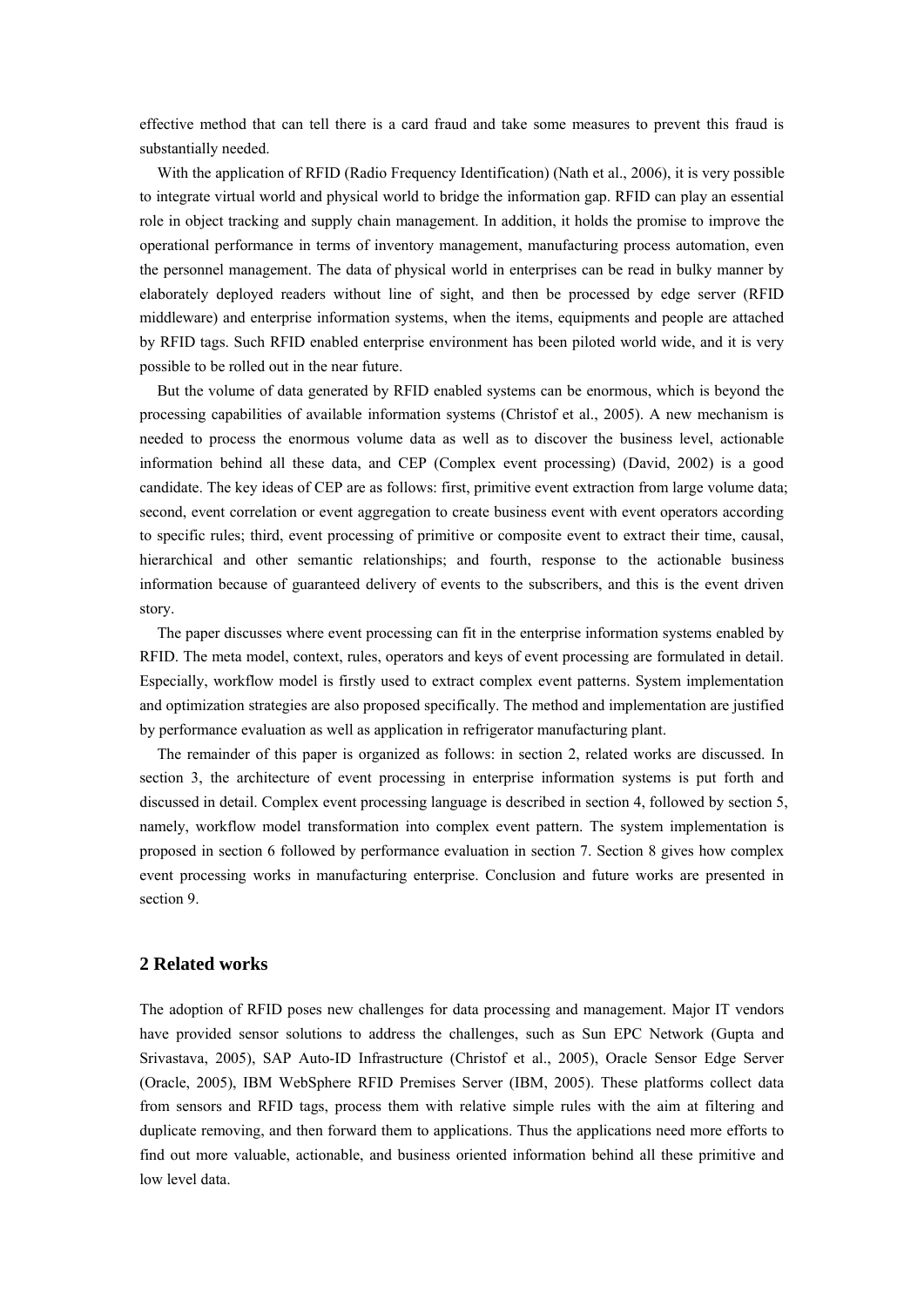To discover more valuable, actionable business level information, complex event processing is a good candidate. In fact, many research initiatives in the past have looked at event processing in active database research community (Stella and Klaus, 1994) (Liu et al., 1998). They are normally use ECA rules for event processing, and are difficult to support the RFID data processing which is characterized by temporal constraints.

In the more recent, there are some works that take advantage of complex event processing to process the RFID data, such as (Wang et el., 2006). But they lack implementation details and optimization strategies.

SOA (Jean-Louis, 2006) is helpful to maximize the reuse of application-neutral service to increase IT adaptability and efficiency, but it is based on conventional request/reply mechanism and one-to-one communications. Contrarily, EDA uses messaging to communicate and has advantages over SOA in terms of decoupled interactions, many-to-many communications, complex event processing that derives high level actionable information from massive primitive events.

## **3 Event processing in enterprise information systems**

We argue that event processing will serve as a key player in building a flexible and responsive business when used either independently or together with SOA.

As a matter of fact, event processing is not new, and can be found over the history of computing (Opher, 2005), from exception handling in programming languages to active database, from network and system management to business activity monitoring. In these research areas, events are typically captured in dedicated applications or run on their own, without significant oversight. But in event driven applications, it is another story, where event serves as one of the core constructs in a well constructed architecture. It is very possible for event driven programming to evolve from being used at some niches to the main stream of application (Opher, 2005).

Application architecture of event processing in enterprise information systems we are working on is illustrated in figure 1.



Fig. 1 Architecture of event processing in enterprise information system

In the daily business operations, millions of events can be produced by employees, customers, and suppliers by virtue of enterprise information systems, database and RFID. These events typically include data and messages that record activities. Specifically, enterprise information systems such as ERP, SCM, CRM and MES emit many events that are records of activities; insert, update and delete of data entries in database can also be viewed as events; the majority of events come from the extraction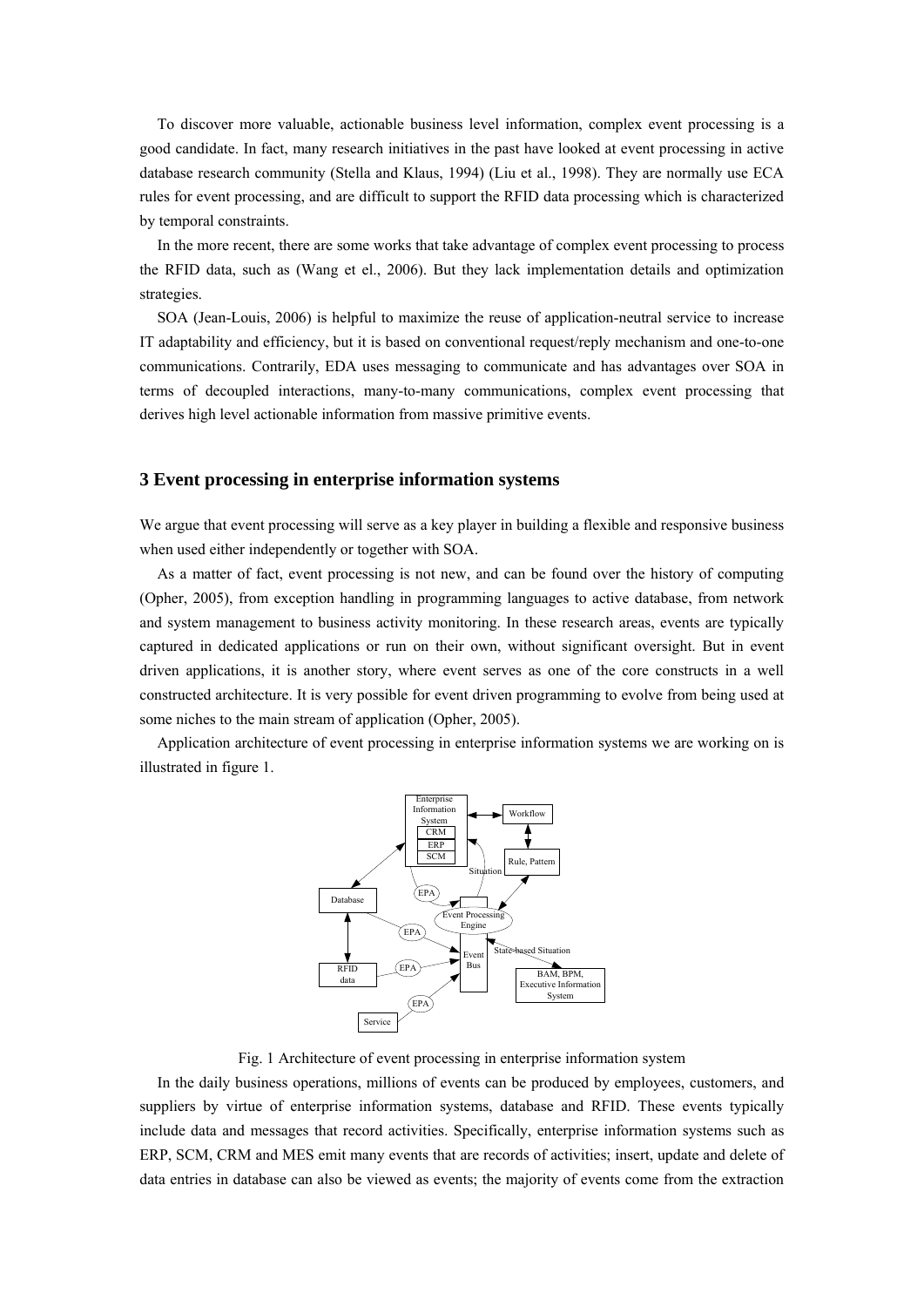of massive RFID data when the objects in enterprises are identified by RFID tag in pallet, case or item level; all kinds of services in SOA can also emit events. In addition, events can also be intercepted from message middleware.

These events are preprocessed by EPA (Event processing agent) in terms of filtering duplicate events, rectifying errors, format match, etc.

After being processed by EPA, these events are transferred into event bus, where events are aggregated into complex pattern according to certain rules, and then are sent to the subscribers in a guaranteed manner. The detected complex event or situation can then drive other activities in information systems. The rules and patterns are predefined though modeling tools, and they can be extracted from workflow models in some extent.

The architecture is an EDA story, which takes advantage of events, event aggregation and event subscription to improve the agility and responsiveness.

## **4 Complex event processing**

In this section, complex event processing is discussed in detail. First, the formal definition of event is put forth; and event meta model is formulated, which serve as the solid basis for event processing. Second, event context, one of the core constructs, is proposed to provide more context information for event aggregation. Third, the syntax and semantics of constructs in our event processing language are presented, including complex event pattern, operators and keys.

Any information that users and systems are interested in can be defined as an event, such as state transition, activity record, etc. Event type and instance are generally represented by upper and lower case letters respectively, such as E and e.

Definition 1: event type E can be defined as  $E=[id, a, c, t_b, t_c)$ . Each event type is uniquely identified by id; a={attr<sub>1</sub>, attr<sub>2</sub>, …, attr<sub>n</sub>}, n≥0, is the attribute set that characterizes the event type; c={e<sub>1</sub>,e<sub>2</sub>, …,  $e_n$ , n≥0, is the causality vector which contains the causal events that caused this event type to happen. Causality vector facilitates the behavior analysis for distributed systems.  $t<sub>b</sub>$ ,  $t<sub>e</sub>$  is the starting and ending time respectively.

#### **4.1 Event meta model**

Events are not isolated, and they are interrelated with other constructs of information systems, such as event operators, context and process, which is illustrated by figure 2. The meta model of event proposed here presents the intrinsic relationships between different constructs in a formal way, which serves as the solid basis for event processing.

Events can be extracted from services, database, RFID and activities. Events are generally categorized into primitive events and complex events, both of which are characterized by properties, and there are causality relationships between events. Operators combine events together to form complex events or situations. These operators include logical operators, time operators, causality operators and RFID operators.

Event context is necessary for events to be aggregated into high level, actionable complex event. Context information includes semantic space, abstraction hierarchy and workflow model.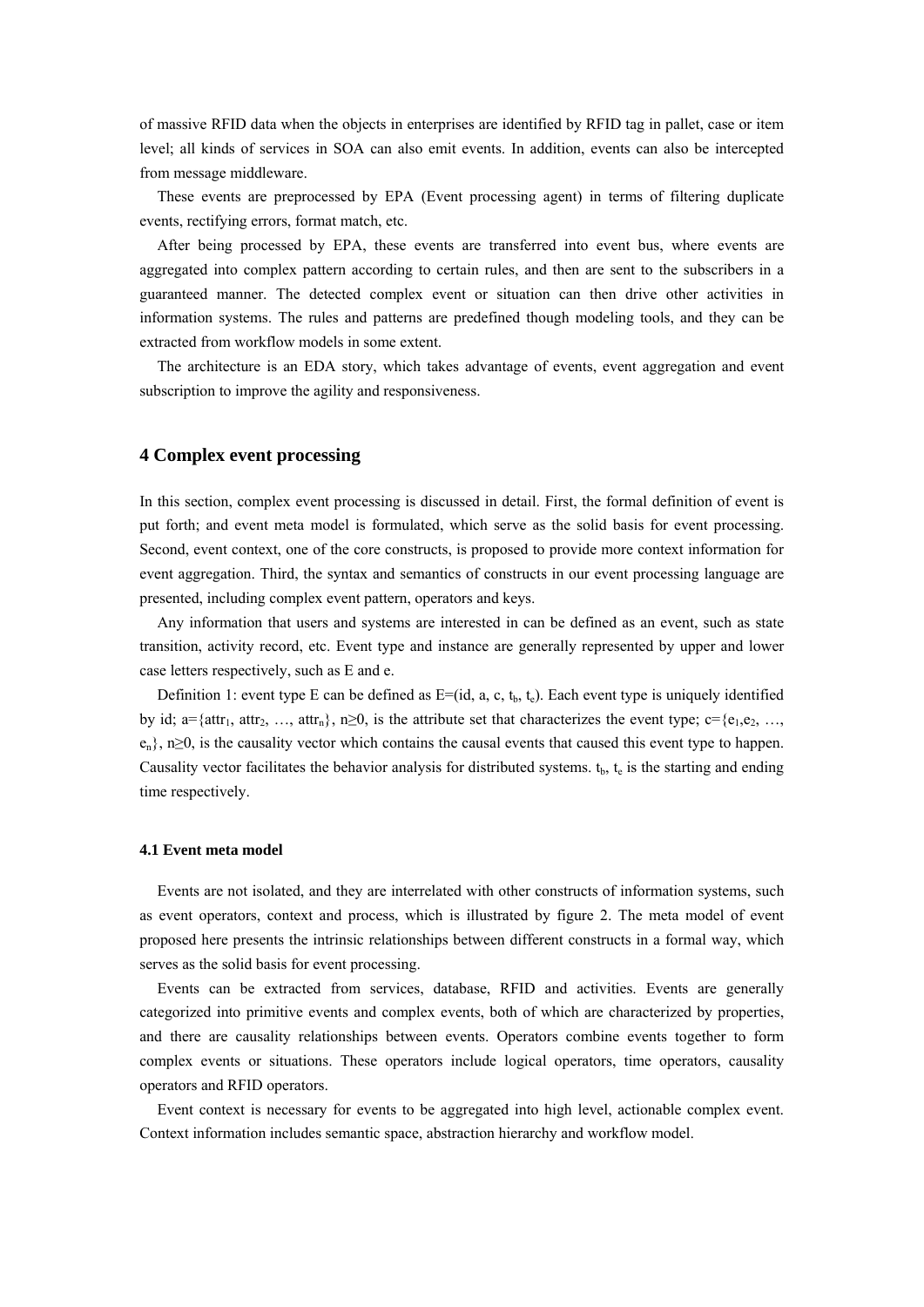Semantic space can take events as its initiator and terminator; complex event happens in certain semantic space. Keys are defined according to event property and semantic space. Semantic space and key are discussed in section 4.2, 4.3.2 respectively.



Fig. 2 Event meta model

## **4.2 Event context**

RFID events and other extracted primitive events are low level and need context to be aggregated into actionable business information. Here, event context is used to denote any information needed to transform the low level events to high level information. Event context contains such elements as semantic space, workflow model, abstraction hierarchy of different dimensions eg. product, time, etc.

 Semantic space is a relatively independent context of events, which is bounded by two events called initiator and terminator. The occurrence of an initiator event initiates the semantic space, and the occurrence of terminator event terminates it. In addition, it includes location, role, state and other relatively independent context information. Semantic space is an extension of lifespan in Amit (Asaf and Opher, 2004). An example of semantic space is shown in figure 3. Only the condition defined by "condition" holds can the initiator event initiate the semantic space. The type defined by "type" in the definition of terminator event means that the complex event related to this semantic space is to be discarded if it has not been reported and the semantic space will be terminated. There is another alternative of "type", namely, "deferred" which means that the semantic space will be terminated after all the unreported complex events have been reported according to the available event instances and context.



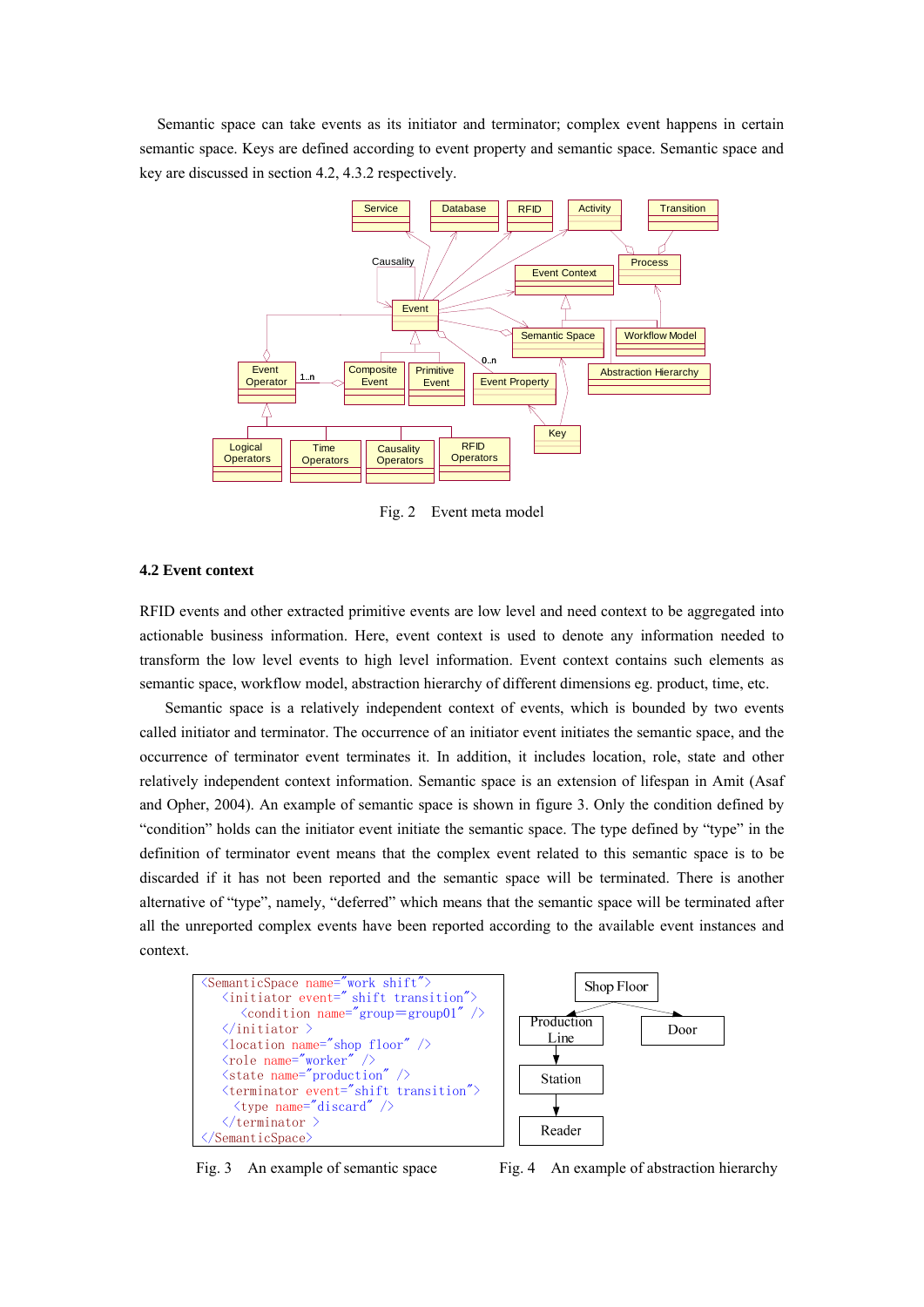To be process compliance, workflow model is necessary to be transformed into event context. The information in the workflow model can be used to route the flow of items identified by RFID Tags, to check if the actual work route follows the model. An example of workflow in context is shown in figure 15.

Just like the data tube in data warehouse, an item can have a set of dimensions describing its characteristics, eg. product, brand, manufacturer. Each of these dimensions has an associated concept hierarchy (Gonzalez et al., 2006). Figure 4 presents the different levels at which a single item may be looked at along the location dimension. RFID reader is in the lowest level, and shop floor is in the highest level. When such concept hierarchies are carried by context, it will facilitate event aggregation in terms of attribute abstraction and semantic aggregation.

## **4.3 Rules for complex event processing**

Definition 2: complex event processing rule is defined as "EVENT <complex event pattern> IF <qualification> DO <action>".

The key word "EVENT" denotes the complex event pattern. The action denoted by "DO" will be activated if conditions represented by "IF" hold.

Definition 3: complex event pattern is composed by operands and operators. Its definition is "complex event pattern={EACH} operator (operand {(con)}, …) {WHERE [equivalence test], parameterized predicates} {CONTEXT context {KEY key} {MODE mode}} {WITHIN, INTERVAL, AT}". For example: EACH SEQ (IN\_FOAM\_ROOM (reader="05AE") x, OUT FOAM ROOM y) WHERE [refrigerator-id] and x.weight $\lt$ y.weight CONTEXT work shift MODE immediate WITHIN 10 min.

The brace "{}" denotes the optional item. "EACH" means that every instance of the complex event should be reported; otherwise, only the first complex event instance is reported.

"operand" refers to event type that is logically combined together by "operator" to create a new kind of event type. The "con" is used to retrieve specific event instance, such as (reader="05AE").

"WHERE" denotes the constraint conditions between operands, such as equivalence test and parameterized predicates. Equivalence test refers to the common attributes of all the operands, for example [refrigerator-id] means x. refrigerator-id=y. refrigerator-id. Parameterized predicates are used to restrict different operands, such as x.weight<y.weight.

"CONTEXT" specifies the context information needed to detect the complex event.

Key is used for partitioning event instances, which will be discussed in section 4.3.2.

"MODE" denotes what to do when all the candidate event instances of complex event are available. It can be reported immediately or in deferred manner, represented by "Immediate" and "Deffered" respectively.

KEY and MODE will not be valid unless context is specified.

"WITHIN" denotes the time length of the complex event, "INTERVAL" denotes the specific time interval, and "AT" denotes the specific time point when the complex event happens.

In the following part, the syntax and semantics of operators and keys are discussed in detail.

#### **4.3.1 Operator definition**

The definition of operator requires the following items, as shown in figure 5.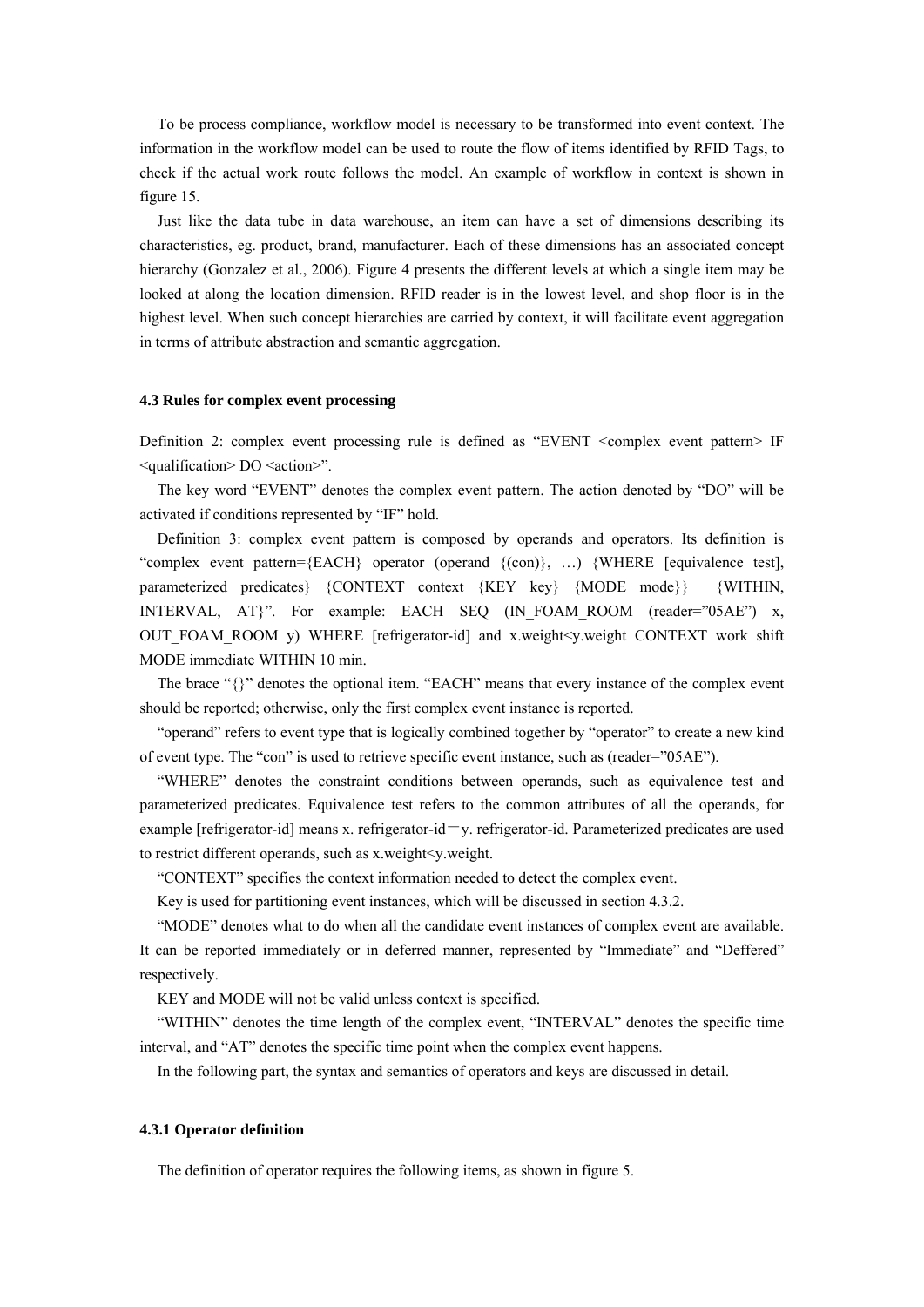- 1. The capacity of the operands linked by the operator. When the number of the instance exceeds the capacity, the oldest must be deleted according to aging strategy. The aging strategy is the rules that sort event instances according to specific attribute such as occurrence time of event, lead time of product, etc.
- 2. The using and consuming strategy of event instances. Complex event is defined with event type, and each event type can have many instances. The using strategy is used to decide which instance can be selected as the candidate component instance. When the instance is processed, it will be either deleted or preserved according to the consuming strategy. The possible values of using and consuming strategy are the same as Amit.



Fig.5. The definition of an event operator Fig.6. The illustration of point time,



interval time and time operators

The commonly used event operator are AND, OR, NOT and SEQ, which take the same syntax and semantic as described in (Wang et el., 2006). In addition, there are other operators in terms of time, causality and RFID.

### Ⅰ**. Time operators**

Event time can be categorized into interval time and point time, as shown in figure 6. Given  $e_1$ , its time is  $t_2$  in terms of point time, and  $[t_1, t_2]$  in terms of interval time.

Definition 4: time operator T(e) denotes the time of event e,  $T_b$ (e) denotes the starting time and  $T_e$ (e) denotes the ending time.

Generally speaking, primitive event uses point time and composite event uses interval time.

Definition 5: strong time relation,  $T(e_1) > T(e_2) \Leftrightarrow T_e(e_1) > T_h(e_2)$ , which means that the

time intervals of different events are mutually independent.

Definition 6: weak time relation,  $T(e_1) > T(e_2) \Leftrightarrow T_b(e_1) > T_b(e_2) \quad \land T_e(e_1) < T_b(e_2)$ . It means that the time intervals of different events are overlapped.

#### Ⅱ**. Causality operators**

The dependency between events can be characterized by causality relation.

Definition 7: immediacy causality operator is  $\to$ , namely,  $e_1 \to e_2 \Rightarrow e_1 \in e_2.c$ . It means that there are no intermediate events between causal event and result event.

Definition 8: intermediate causality operator is  $\longrightarrow$ , namely,  $e_1 \longrightarrow e_2 \Rightarrow$  $\exists e_i, i \neq 1, 2, e_1 \rightarrow e_i \land e_i \rightarrow e_2$ . It means that there are intermediate events between causal event and result event.

There is implicit consistency between time and causality, as explained by axiom 1 (David, 2002).

Axiom 1:  $e_1 \rightarrow e_2 \vee e_1 \stackrel{\bullet}{\longrightarrow} e_2 \Rightarrow T_b(e_1) > T_b(e_2)$ . The starting time of causal event must be earlier than that of result event, irrespective of immediacy causality or intermediate causality.

## Ⅲ**. RFID Operators**

In terms of RFID event, the primitive event extracted from massive data is in such form as PRIM (EPC, Loc, T) after the removing of duplicate and noise data (Bai et al., 2006). EPC is the unique identifier read by an RFID reader, "Loc" is the place where the RFID reader scans the item, and "T" is the time when the reading takes place (Gonzalez et al., 2006).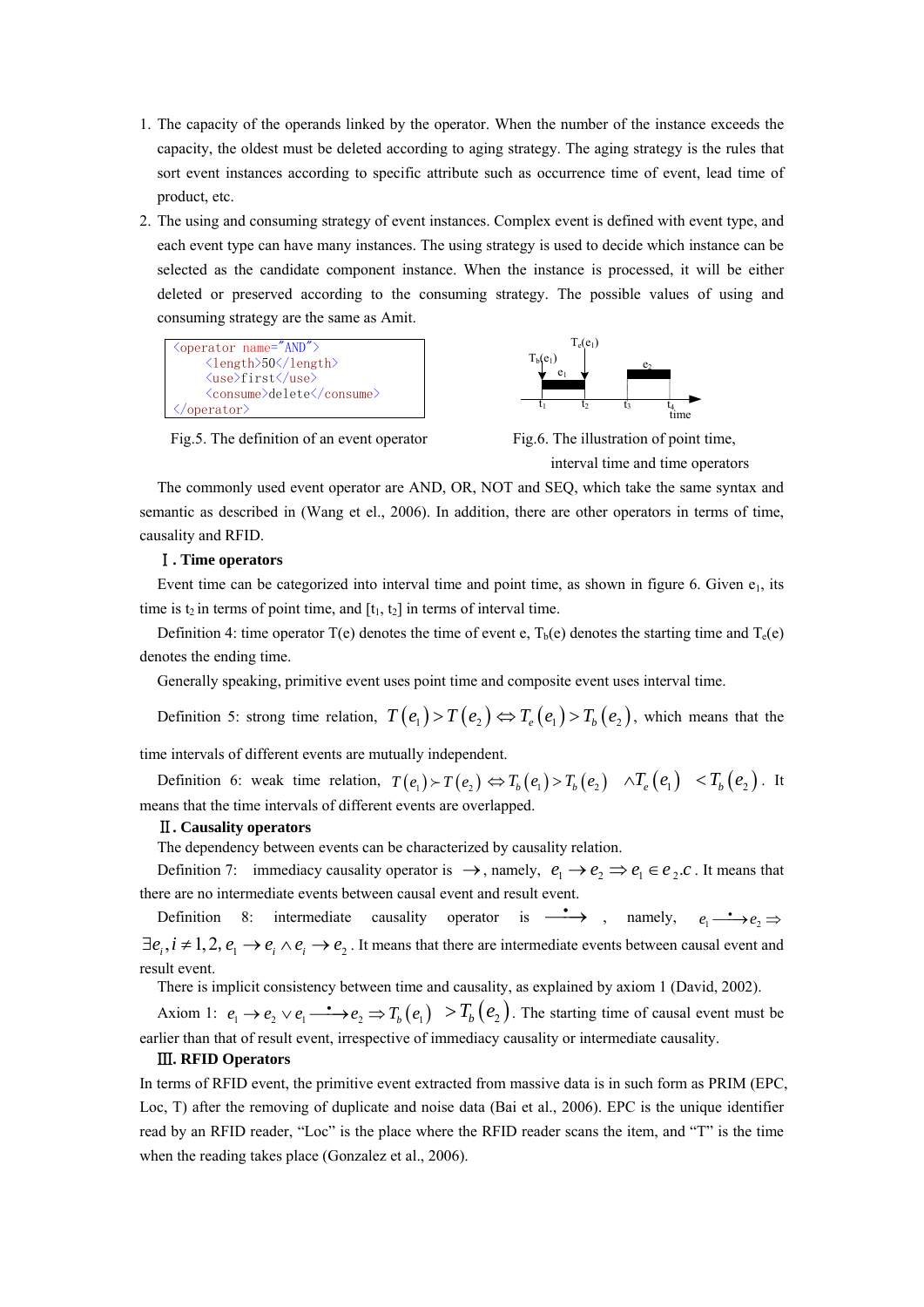Definition 9: data compression operator, DCMPR(PRIM)=cmprData(EPC, Loc,  $T_1$ ,  $T_2$ ). It means that the object represented by EPC stays at location "Loc" during the time between  $T_1$  and  $T_2$ .

Definition 10: path compression operator, PCMPR (cmprData)=cmprPath(EPC,  $(L_1, D_1), ..., (L_n)$  $(D_n)$ ). (L<sub>1</sub>, D<sub>1</sub>), ..., (L<sub>n</sub>, D<sub>n</sub>) can be viewed as a path traveled by the item identified by EPC, where L<sub>i</sub> is the i-th location in the path, and  $D_i$  is the total time that the item stays at the location.

Definition 11: group compression operator, GCMPR(PRIM)=cmprGroup(gid, Loc, T). In RFID applications, items tend to move and stay together in bulky manner (Gonzalez et al., 2006). "gid" is a generalized id which points to the only bulk, rather the original EPCs. By doing that, it can save substantial storage space.

#### **4.3.2 The definition of keys for the partition of event instances**

The candidate event instances are classified and partitioned by means of keys. Keys are used to match different instances that refer to the same entity; a key denotes a semantic equivalence among attributes that belong to different events (Asaf and Opher, 2004).

Keys together with semantic space can partition the event instances in different levels. A global key partitions the semantic space, and a local key divides all instances in a global partition into different groups, which is illustrated by figure 7.

Definition 12: global key={attr |attr  $\in$  situation.operand.a and attr  $\in$  situation. semanticspace.initiator.a and  $a \in$  situation. semanticspace.terminator.a}. A global key is the common attributes of operands, initiator and terminator of semantic space. Here situation means complex event pattern and operand means component event type. ∈

Definition 13: local key={attr | attr ∈situation.operand.a}. A local key is the common attributes of operands. Here situation and operand take the same meaning as the above definition.



Fig. 7. Classification and partition of event instances

In general, the mechanism of event processing proposed here is different from Amit and Esper in that Amit has no declarative language for ease of use, no causal or RFID operators, and its context contains no workflow and abstraction hierarchy; Esper has no RFID operators or context that contains workflow model.

# **5 Workflow transformations into complex event pattern**

The construction of complex event pattern is complicated and time consuming. Traditionally, when an activity in enterprise information systems finishes, it is typically mute and emits nothing to facilitate the response to event.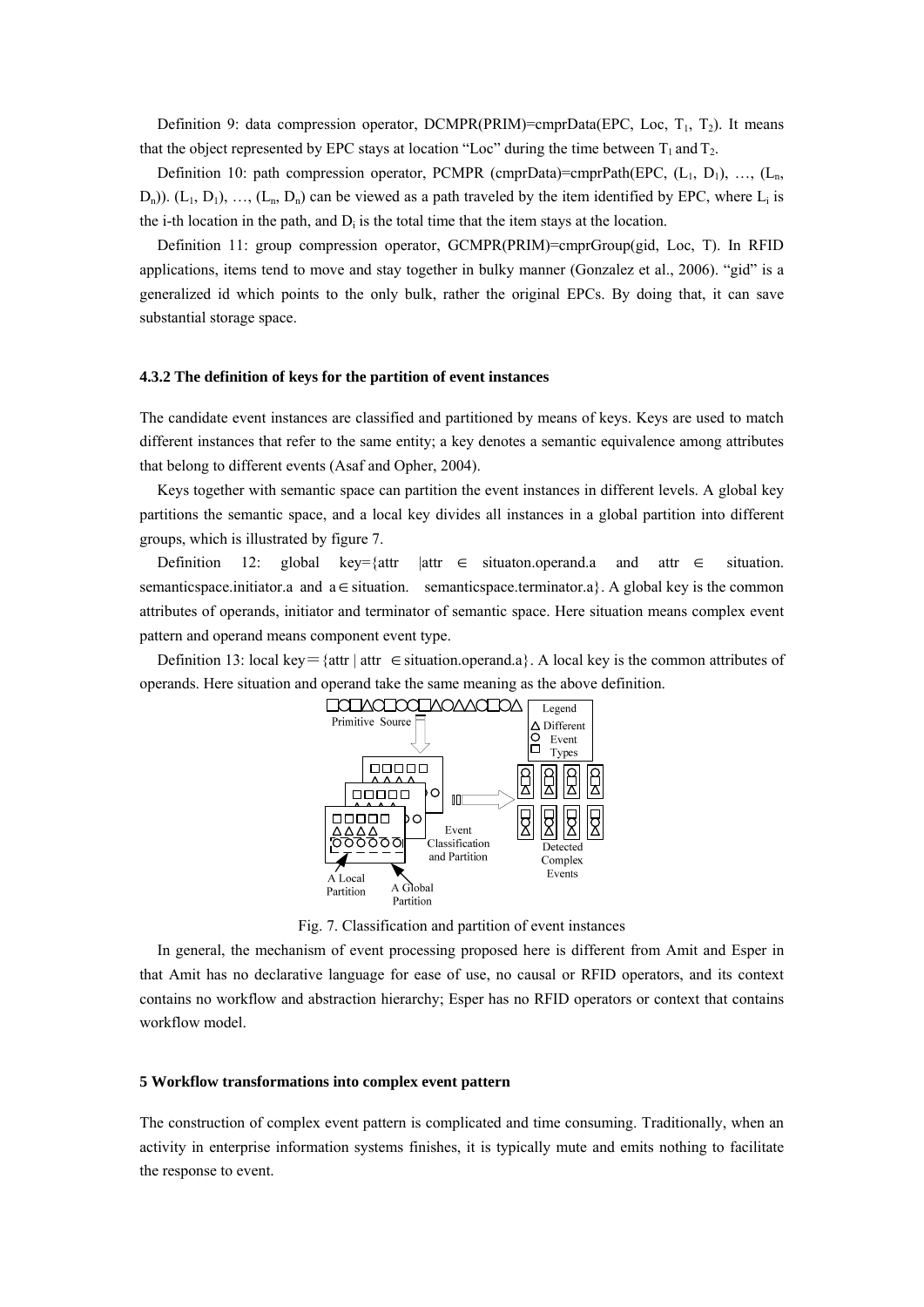The information needed to construct complex event pattern are almost contained in workflow models, including events, constraints and operators. So, the following rules are given to facilitate the construction of complex event patterns. These rules are based on our application scenario in section 8, and rules in more formal manner are our future works.

#### *1. Activity event based on location.*

It is assumed that each activity is operated in one station in the production line, thus every activity is represented by a location.

Rule 1: the condition used to limit the PRIM event is extracted from activity property, and the name of complex event takes the name of the activity. For example, Condensation Assembly=PRIM (Loc=r<sub>5</sub>), where  $r<sub>5</sub>$  is the RFID reader in this station.

## *2. Multi-readers are specified in an activity*

When multi-readers are specified in an activity, there is implicit sequence relation between these events generated by the readers. For example, there are two readers in the "foaming" station, one of which is over the front door of foam room, and the other is over the back door. The extracted events are: IN\_FOAM\_ROOM=PRIM (Loc="r3"), OUT\_FOAM\_ROOM=PRIM (Loc="r4").

Rule 2: if there are multi readers specified in an activity, the complex event operator should be "SEQ", and the component events are extracted according to the physical location of readers. The time constraint in the complex event pattern is the same as the activity. For example, the above mentioned complex event is that FOAM = SEQ (IN\_FOAM\_ROOM, OUT\_FOAM\_ROOM) WITHIN 10min, where "10min" is obtained from the time constraint of "Foaming" activity in the workflow model.

## *3. Control logics such as split and join*

There are many control logics in the workflow models, such as "and join", "or join", "and split", "or split", "iteration", etc. These logics can also be transformed into complex event patterns according to the following rules.

Rule 3: if the control logic is "and join", the complex event operator will be "AND", and the component events will be extracted from the pre-activities. For example, from the "Synchronization" node we can extract such complex event as Sync=AND (Body, Liners Preinstall).

Rule 4: it the control logic is "and split", the complex event operator will be "AND", and the component events will be extracted from the post-activities. The time constraint of the complex event pattern is the maximum time constraint of all the post-activities.

## **6 Implementation**

This paper has implemented the complex event mechanism. The core part is the architecture of event server that is illustrated by figure 8a.

The extractor is to extract event from enormous volume data generated by RFID, database, services and enterprise information systems.

Event receiving and publishing server is responsible for event type registration, subscription and publication. In addition, event instances are required to be saved and archived for post analysis. To make all these functions happen, the following interfaces are required.

- 1. Event registration interface: to register either primitive or composite event type.
- 2. Event subscription interface: to subscribe the interested event type.
- 3. Event publish interface: when the subscribed events are ready, they will be published by this interface, and then be delivered to subscribers in a guaranteed way, which is the "push" method.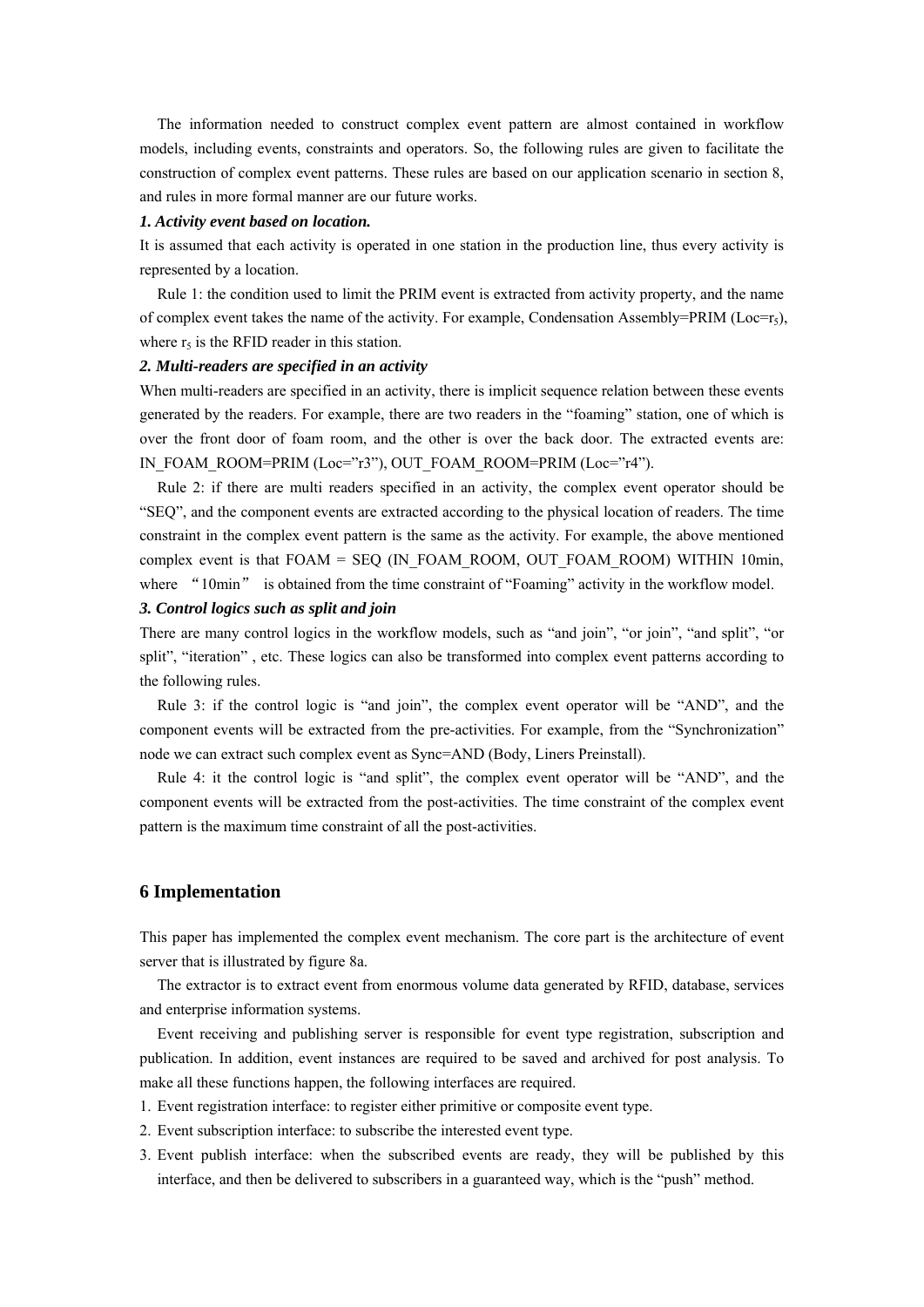- 4. Event query interface: users can query what they want deliberately, which is "pull" method.
- 5. Runtime interface: receiving event streams from extractor during runtime.





**Fig.8b.** The architecture of complex event detector

The main functions of complex event modeler are to create new composite event types and call the compiler to analyze them; to read, configure and maintain the meta information, such as using, consuming and aging strategies for operator definition; equivalence test, context, detection mode and keys for the definition of complex event pattern.

Meta data contain all the definitions of complex event patterns, each of which includes operator types, component event types, context, and time constraints. These meta data serve as the data dictionary for all the elements in the definition of complex event patterns.

The complex event compiler is to conduct syntactical and lexical analysis of complex event expression. Parser is used for parsing and walking of the complex pattern. Compiler is also responsible for checking if elements in the complex event pattern are valid according to meta data. If some elements referenced by the pattern are not available, an alert will be triggered.

The complex event detector is the core part of the architecture, as shown in figure 8b. It implements all the semantics of operators; provides shared pool of intermediate detection results and implements all kinds of optimization strategies which aim at improving the detection efficiency.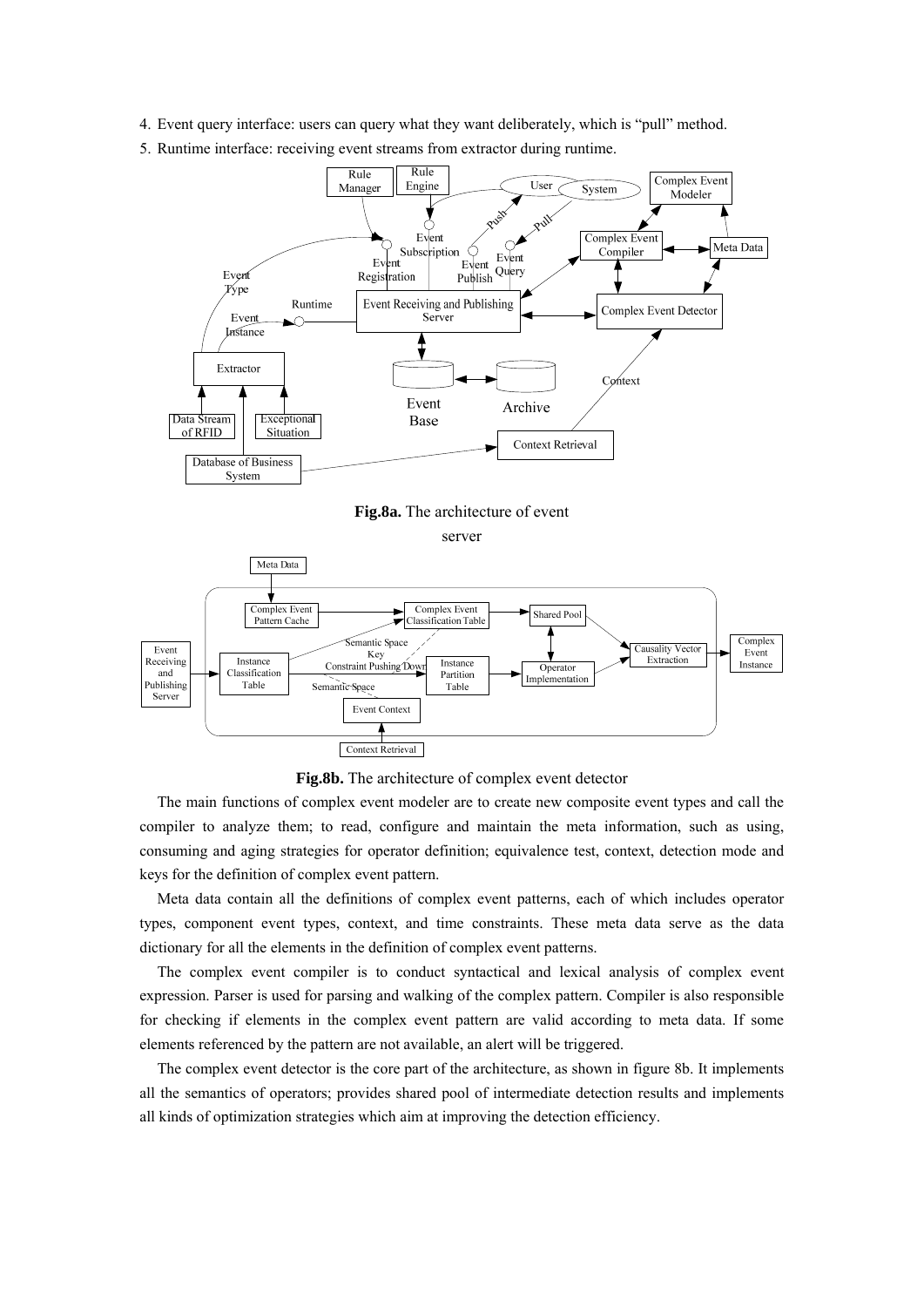First, complex event pattern cache retrieves complex event pattern from meta data. These patterns are preprocessed for two purposes. One is to push down the constraints according to optimization strategies (section 6.2); the other is to construct complex event classification table (section 6.1).

Second, when event receiving and publishing server emits an event instance, the instance is classified into instance classification table. The detector finds out all the patterns which take the instance as component event according to complex event classification table; and then process the patterns one by one. In terms of each pattern, it checks if there is the same pattern that have been detected in the shared pool firstly. If yes, the detection result is utilized and the only thing to do is to substitute the causality vector, thus, substantial works will be saved; if no, the pattern has to be evaluated from the scratch.

All the instances that a pattern needs are retrieved from event instance classification table, and then are partitioned to form the instance partition table according to key and semantic space.

The detector takes advantage of instance partition table and operator implementation to evaluate if the complex event happens, where it can benefit a lot from the optimization strategies based on shared pool.

When a complex event instance is detected, it will be enriched by causality vector, and then be delivered to event receiving and publishing server.

#### **6.1 Data structures**

Complex event pattern is firstly compiled into a tree structure. For example, AND (RFIDEvent(reader="05AE"), RFIDPartEvent), its tree structure is illustrated as figure 9.



**Fig.9.** Tree for a complex event Fig. 10. Data structure for complex event detector

The data structure used for complex event detection contains primitive event classification table, complex event classification table, shared pool of intermediate result and component instance partition table, as illustrated by figure 10.

Instance classification table: each event type maintains an instance table of its own that has a configured capacity. If the number of event instance exceeds the capacity, the table will delete some instances according to aging strategies. These instances come from event receiving and publishing server.

Complex event classification table: each event type maintains a complex event classification table, which contains all the complex event expressions that take the event type as a component operand. When a complex event expression is compiled and verified to be correct, it will be saved to all its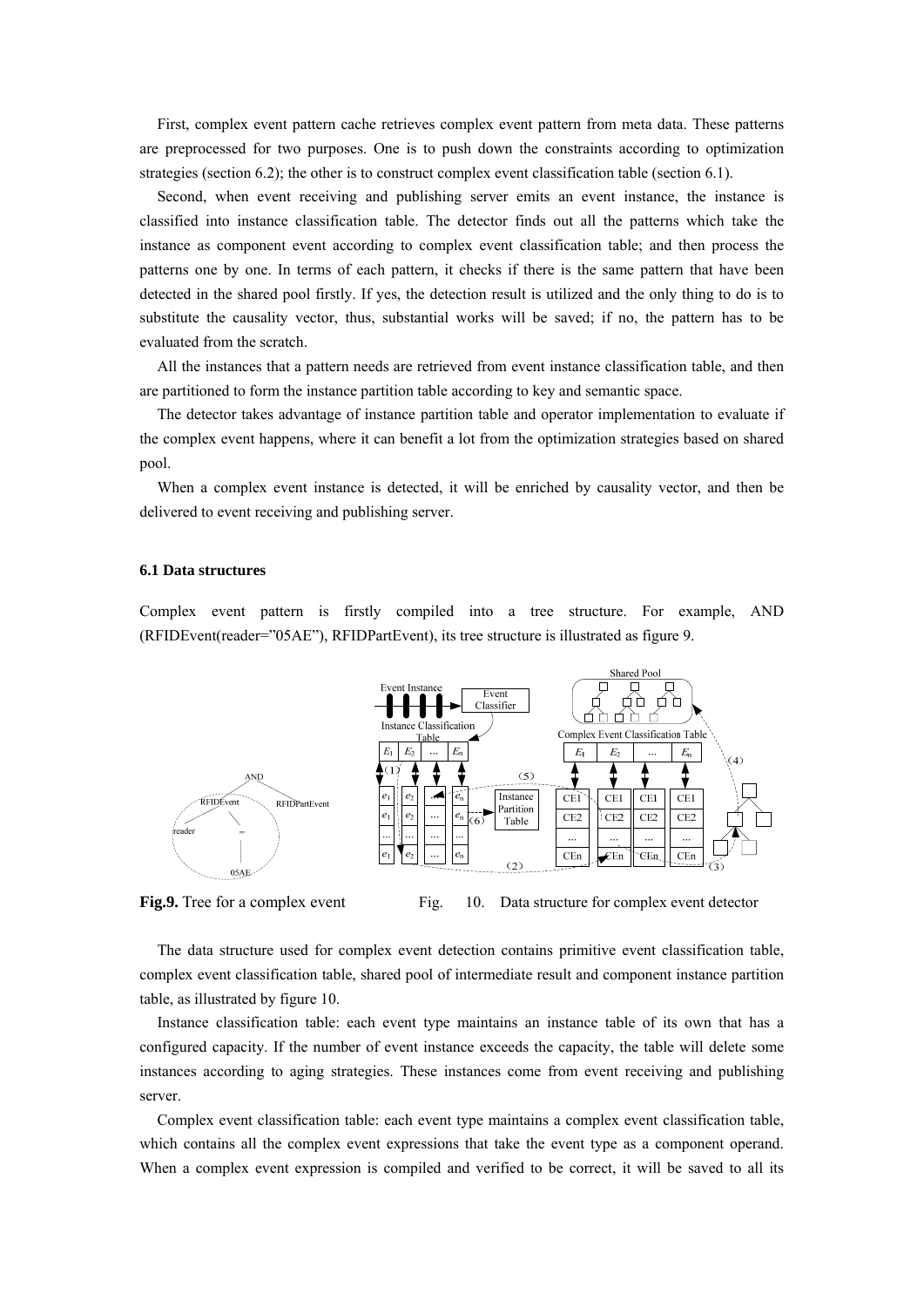operands' complex event classification table. For example,  $CE_1 = AND(E_1, E_2)$ ,  $CE_2 = AND(E_1, E_3)$ , the complex event classification table of  $E_1$  contains CE<sub>1</sub>and CE<sub>2</sub>; the table of E<sub>2</sub> contains only CE<sub>1</sub>, and the table of  $E_3$  contains only  $CE_2$ .

Shared pool of intermediate result: the intermediate detection results of each complex event are cached and saved for incremental detection, especially to share the detection results for different complex event expressions which have common sub-expression. And most of all, the shared pool provides basis for optimization of the complex event detection. For example,  $CE_1 =$  SEQ (AND (A<sub>1</sub>,  $A_2$ ),  $A_3$ ),  $CE_2 = OR$  (AND ( $A_1$ ,  $A_2$ ),  $A_3$ ), during the process of CE<sub>1</sub> detection, if AND( $A_1$ ,  $A_2$ ) is firstly detected, it will be cached in the shared pool as an intermediate result. When the instance of  $A_3$  arrives, the ultimate detection result can depend on the intermediate result and A3, thus it is not necessary to detect AND  $(A_1, A_2)$  repeatedly. At the same time, the detection of  $CE_2$  can also use shared pool to improve detection efficiency.

Instance partition table: all the candidate event instances that a complex event pattern requires are selected from instance classification table, and are partitioned to improve detection efficiency according to keys and semantic space. The partitioned event instances are contained in the component instance partition table.

#### **6.2 Optimization strategies**

Based on the above data structures, optimization strategies are provided to detect complex event effectively.

## Ⅰ**. Operator implicit semantics**

Theorem 1: there is implicit semantic containment relation between operators SEQ, AND and OR, that is,  $\text{SEQ}(E_1, ..., E_n)$  WITHIN  $T \Rightarrow AND(E_1, ..., E_n)$  WITHIN  $T \Rightarrow OR(E_1, ..., E_n)$  WITHIN T

Theorem 2: there is implicit semantic exclusive relation between SEQ  $(E_1, E_2)$  WITHIN T and  $SEQ(E_1, E_2)$  WITHIN T. They can not happen at the same time.

Theorem 3: cmprPath (EPC,  $(L_1, D_1)$ , …,  $(L_n, D_n)$ )=PCMPR(PRIM)  $\Rightarrow$  SEQ(PRIM (Loc<sub>i</sub>=L<sub>i</sub>)), where  $0 < i \leq n$ . The sequence relationship between primitive RFID events can be inferred from path compression operator PCMPR.

### Ⅱ**. Constraints pushing down**

In the process of complex event computation, there would be many intermediate results, some of which satisfy the constraints and others do not. To improve the detection efficiency, it is essential to reduce the intermediate results as soon as possible. An effective measure is to push down the complex event constraints and exclude the unrelated intermediate results as early as possible. For example, SEQ (AND (A, B), C) WITHIN 30 equivalents to SEQ (AND(A, B) WITHIN 30, C) WITHIN 30.

Another constraint that needs to be pushed down to reduce intermediate results is equivalence test, such as  $AND(A, B)$  WHERE  $[attr_1, attr_2]$ . It is necessary to reduce the number of candidates according to the equivalence attribute and partition the candidates to improve the detection efficiency.

Definition 14: if there are k equivalence attributes, and they have  $i_1, i_2, ..., i_k$  partitions respectively, then the following sets are given:

 $I_{1,1} = \{e \mid e. \text{attr}_1 = \text{value}_1\}, \dots, I_{1,i_1} = \{e \mid e. \text{attr}_1 = \text{value}_{i_1}\}, \dots, I_{k,i_k} = \{e \mid e. \text{attr}_k = \text{value}_{i_k}\}.$ For example, in figure 11,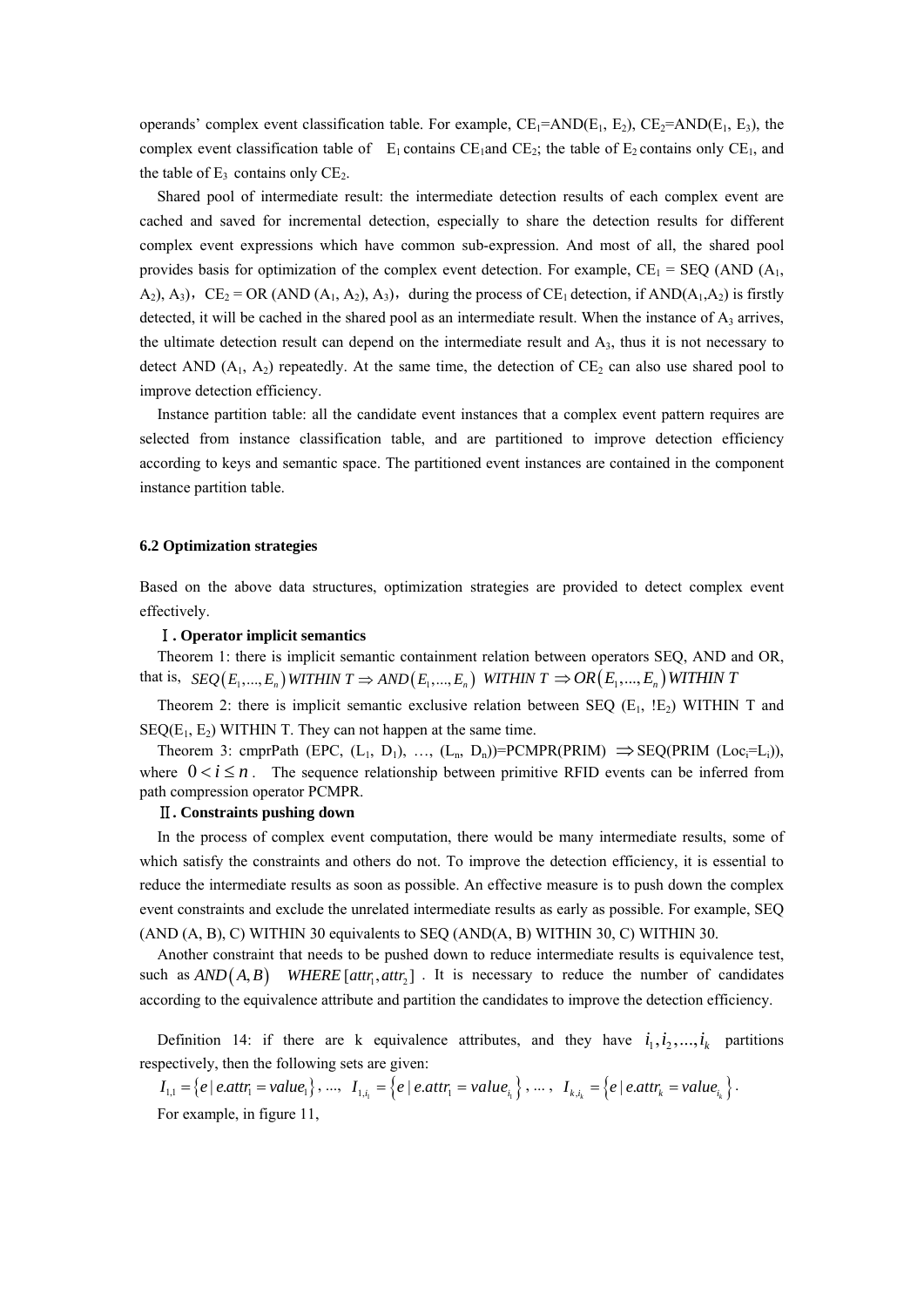| instance    |           | a1    |             | a2 b3 a4 b5 b6 |                |               |              | a <sub>7</sub>                |  |
|-------------|-----------|-------|-------------|----------------|----------------|---------------|--------------|-------------------------------|--|
| attr1 value |           |       | $1 \t2 \t1$ |                | 2              | $\mathcal{L}$ |              |                               |  |
| attr2 value |           |       |             | 3 2 2          | 3 <sup>7</sup> | 2             | $\mathbf{3}$ | $\mathfrak{D}_{\mathfrak{p}}$ |  |
|             | partition | Attr1 |             | Attr1          |                | Attr2         |              | Attr2                         |  |
|             |           | $=1$  |             | $=2$           |                | $=2$          |              | $=$ 3                         |  |
|             |           | al    |             | a2             |                | a2            |              | al                            |  |
|             |           | b3    |             | a4             |                | b3            |              | a4                            |  |
|             |           | b6    |             | b5             |                | b5            |              | b6                            |  |
|             |           | a7    |             |                |                | a7            |              |                               |  |

Fig.11. Equivalence test constraint

 $I_{1,1} = \{a_1, b_3, b_6, a_7\}$ ,  $I_{1,2} = \{a_2, a_4, b_5\}$ ,  $I_{2,1} = \{a_2, b_3, b_5, a_7\}$ ,  $I_{2,2} = \{a_1, a_4, b_6\}$ . Then,  $R_{1,1} = I_{1,1} \cap I_{2,1} = \{b_3, a_7\}$ ,  $R_{1,2} = I_{1,1} \cap I_{2,2} = \{a_1, b_6\}$ ,  $R_{2,1} = I_{1,2} \cap I_{2,1} = \{a_2, b_5\}$ ,  $R_{2,2} = I_{1,2} \bigcap I_{2,2} = \{a_4\}$ . Thus, the detection result is  $R_{1,1}$ ,  $R_{1,2}$ ,  $R_{2,1}$ .

## **6.3 Algorithm**

The complex event detection algorithm is illustrated by figure 12.

| 1.  | PARSE(cmplx expr)                            |  |  |  |  |
|-----|----------------------------------------------|--|--|--|--|
| 2.  | SAVE RELATED CMPLX EVENT()                   |  |  |  |  |
| 3.  | PUSHING_DOWN_CONSTRAINTS()                   |  |  |  |  |
| 4.  | RECV EVENT INSTANCE()                        |  |  |  |  |
| 5.  | for each event instance e                    |  |  |  |  |
| 6.  | FIND RELATED CMPLX EVENT()                   |  |  |  |  |
| 7.  | for each complex event expression cmplx expr |  |  |  |  |
| 8.  | $tree = TREE$ (cmplx expr)                   |  |  |  |  |
| 9.  | t=FIND IDENTICAL TREE(tree)                  |  |  |  |  |
| 10. | t=t∪FIND SEMANTIC CONTAINMENT(tree)          |  |  |  |  |
| 11. | t=t∪FIND SEMANTIC EXCLUDE(tree)              |  |  |  |  |
| 12. | if t is null                                 |  |  |  |  |
| 13. | <b>GET CANDIDATE LIST()</b>                  |  |  |  |  |
| 14. | if there is equivalence test                 |  |  |  |  |
| 15. | PARTITION CANDIDATE LIST()                   |  |  |  |  |
| 16. | end if                                       |  |  |  |  |
|     | 17.<br><b>REPORT EVENT()</b>                 |  |  |  |  |
| 18. | SAVE RESULT TO SHARE POOL()                  |  |  |  |  |

## **Fig.12.** Complex event detection algorithm

Line 1-3 is the initialization works including syntactical and lexical analysis, writing the complex event classification table, and pushing down the constraints. Line 4-18 conduct the complex event detection algorithm. First, receive event instances and save them to instance classification table (line 4), and then look up the complex event classification table (line 6) for each instance. Each related complex event is evaluated to happen or not (Line 7-18). After the tree structure is obtained (line 8), if there is the same intermediate result in the shared pool (line 9), it is not necessary to conduct other detection procedures. And then, check if there is implicit semantic containment (line 10) and exclusive (line 11) complex event. If there are no such intermediate results, it is necessary to retrieve the candidates (line 12-16), where, these candidate instances are classified and partitioned by keys and semantic space specified in the definition of complex event pattern. During this process, if there is equivalence test, the instance candidates can be partitioned. The sub complex events are evaluated according to the operator semantics. If the result is true, it is reported and then cached in the shared pool.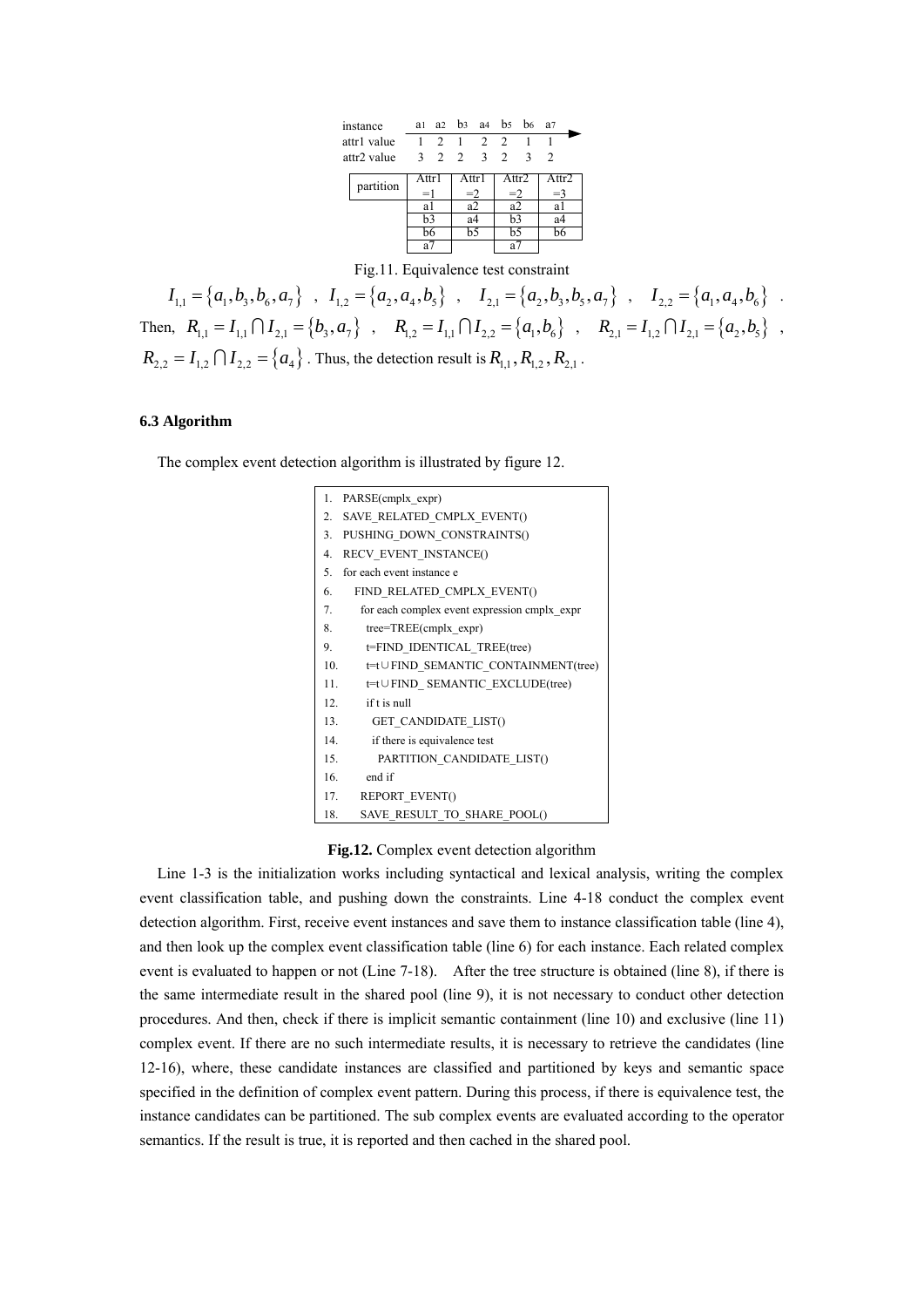The time complexity of this algorithm is  $O(mmk)$  in the worst case, where m, n, k is the number of complex event patterns, event instances and event types respectively. Because m and k are relatively fixed values and not very large in a system, the processing time is proportional to n.

In terms of implementation, Amit and Esper have no optimization strategies proposed here, including shared pool, operator implicit semantics and constraint pushing down. So better performances can be expected from our method.

### **7 Performance evaluations**

The prototype is implemented in Java language, which name is RTE-CEP, and the test environment is as follows: Pentium IV 3.0 GHz CPU, 1G memory.

There are 20 event types for performance test, that is,  $E_1, E_2, ..., E_{20}$ , each of which has simple

attributes and methods to get their attributes. There are also 50 complex event expressions. To test the performance, the over-loaded test are used here, namely, each event type is used by at least one complex event expression that takes it as a component event. Each complex event contains AND(AND( $E_1$ ,  $E_4$ ), AND ( $E_2$ ,  $E_3$ )) to test the function of shared pool, that is, each of  $E_1$ ,  $E_2$ ,  $E_3$ ,  $E_4$ event type has 50 complex event expression in their complex event classification table.

Such environment for performance test is set for application in section 8. It is enough for our application scenario, and performance test in more complex environment is our future work.

The event instances are generated randomly. For each number of input events, 10 tests are conducted and its mean value is utilized for analysis.

To date, there is no generally accepted benchmark for complex event processing. The similar solutions are Amit, Esper, etc. Because most of these solutions such as Amit are embedded into other commercial software products, that is, they are neither independent products nor available.

Esper(Thomas, 2005) is an independent product, which aims at addressing the requirements of applications that analyze and react to events. It is built in complete accordance with the idea of CEP posed by David Luckham (David, 2002). And it is open source software. So Esper is used for performance comparison.

The comparison of event processing time is shown in figure 13. When the number of input event is less than 700000, RTE-CEP has a slight advantage over Esper; when the number exceeds 700000, the processing time of RTE-CEP is longer than that of Esper, the reason of which is that RTE-CEP use content incremental detection method and the number of detected complex events is much larger than Esper. The processing capacity per second of these two methods is similar, namely, about 6000/s in the test environment here.

From this figure, we can learn that the event processing time is proportional to the number of primitive event instances, as shown in the time complexity analysis of our algorithm.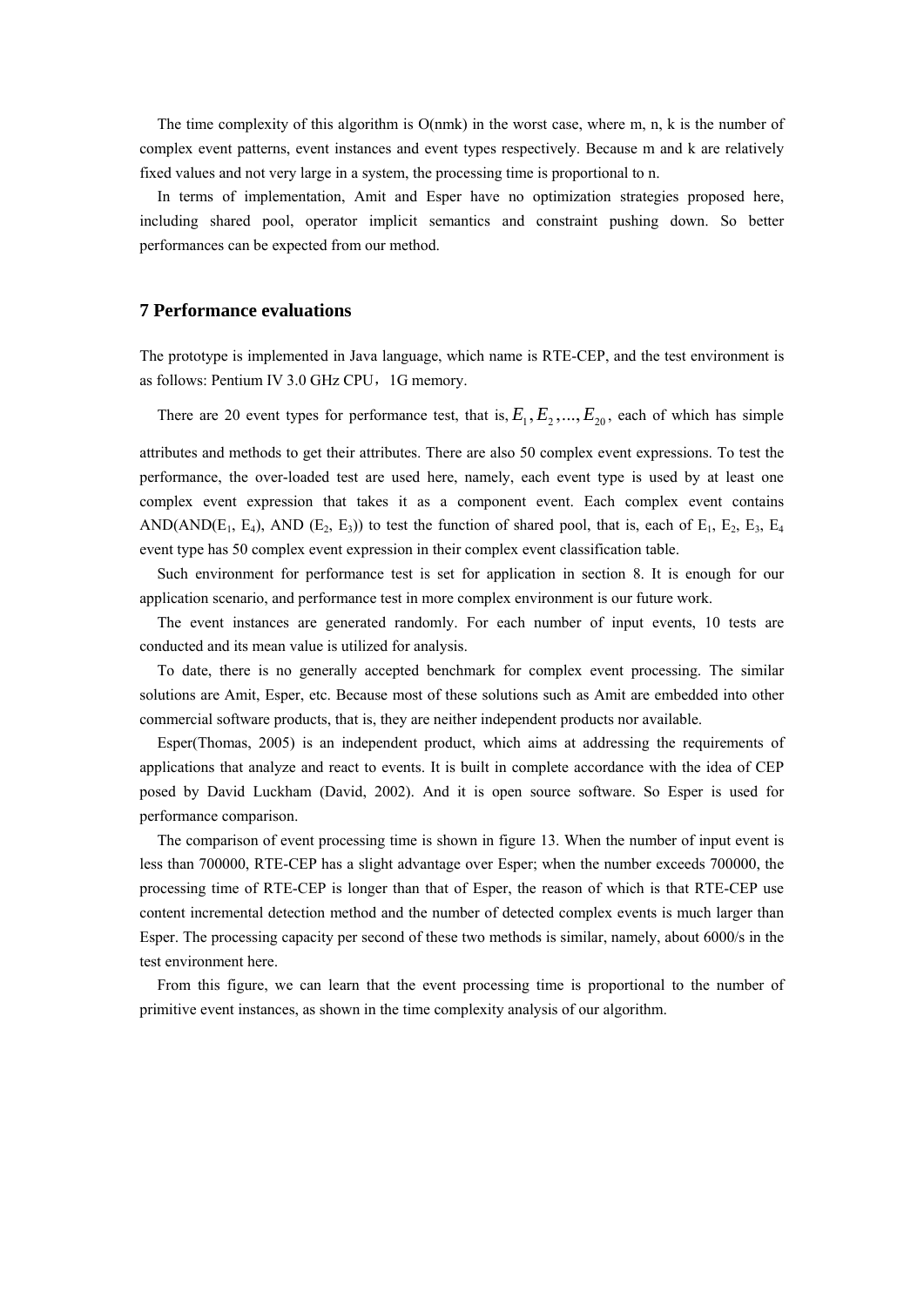

Fig.13. Event processing time of two methods Fig.14. Number of detected complex events of two methods

Figure 14 shows the number of detected complex events of the two methods. RTE-CEP has apparent advantage over Esper because of the content incremental detection method of RTE-CEP. As for AND( $E_1, E_4$ ), there are such event sequences as  $e_1^1, e_3^2, e_4^3, e_4^4$ , where  $e_i^j$  means the event instance of event type  $E_i$  at *j* time point, RTE-CEP has detected two complex events( $(e_1^1, e_4^3)$ , $(e_1^1, e_4^4)$ ), while Esper detected only one  $((e_1^1, e_4^3))$ .

In terms of the number of detected complex event per second, there is apparent difference between these two methods. RTE-CEP method can generate 80000/s, but Esper can only generate 6000/s.

In general, our method is better than Esper in terms of capabilities of event processing because of our elaborated data structures and optimization strategies.

## **8 Applications**

RFID is deployed in a major refrigerator manufacturer in China to meet the requirement of Wal-mart. And RTE-CEP is implemented to reap more from process reengineering based on RFID.

The simplified workflow model of the refrigerator manufacturing process is shown in figure 15. The workflow modeling tool used here can specify RFID reader in its resource property of activity. The body and liners are concurrently prepared. When they are both ready, the activities of body assembly, foaming, condensation assembly, foaming check and packaging are followed. The "Foaming Check" activity is a "or split" node, where if the foaming is qualified the next activity will be "Packaging" and if the foaming is not qualified the refrigerator must be refoamed.



Fig. 15 An example of workflow model in refrigerator manufacturing plant

First, RTE-CEP is useful to address problems in operational level, such as mismatch between parts and refrigerator, inaccurate assessment of work time and quality, and product shipment error.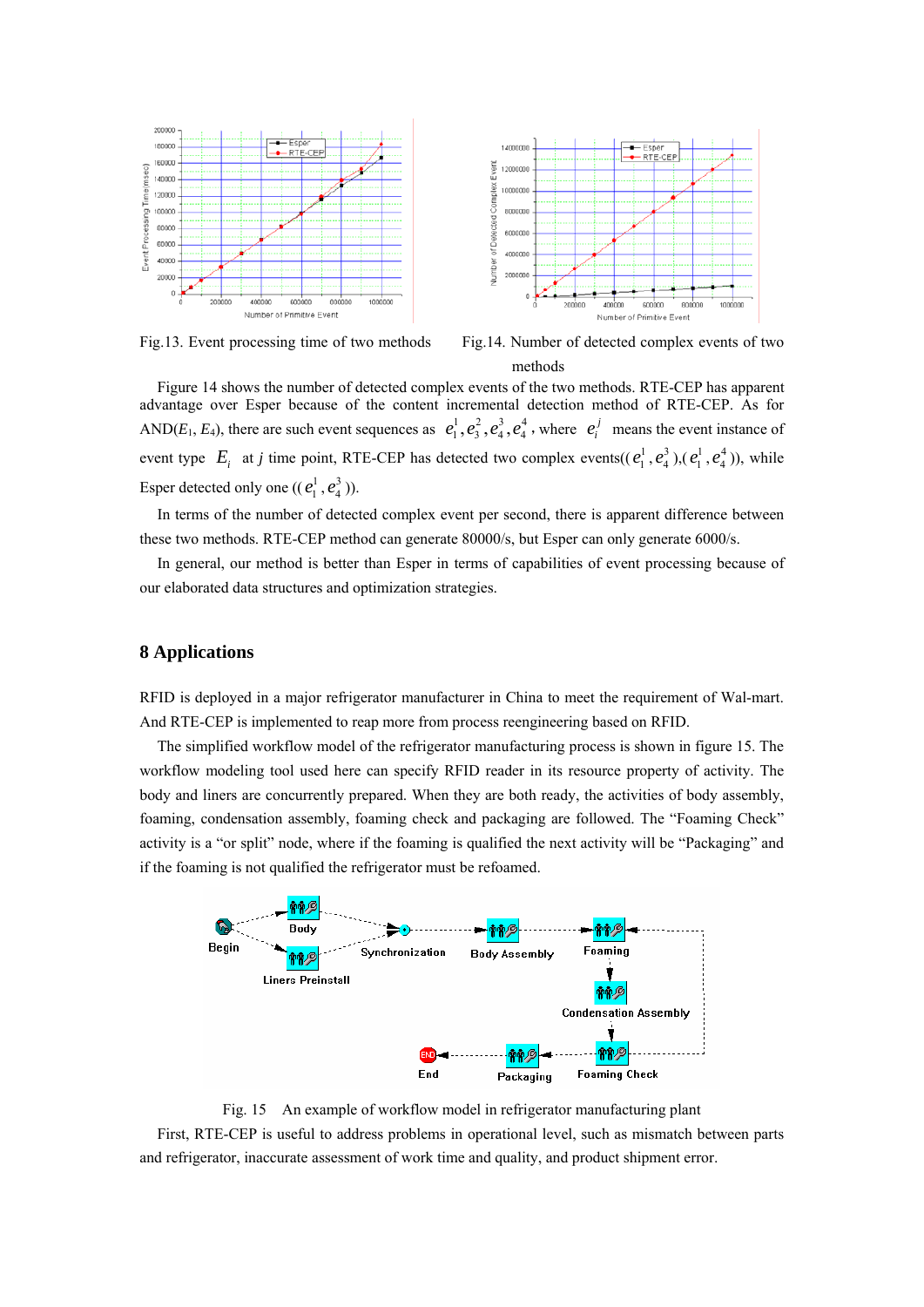When a refrigerator is about to assemble a compressor in the station of "Condensation Assembly", the types of refrigerators and compressors are identified by RFID reader. Complex event "A=AND (REFRIGERATOR, OR (COMPRESSOR01, COMPRESSOR02)) WHERE [compressor type] INTERVAL 10 min" can assure the match between refrigerator and compressor. If A equals NULL, an alert will be activated to tell the worker that the wrong type of compressor is being assembled.

To assess work time and quality accurately, complex event "EACH SEQ (WORKTIME, QUALITY) WHERE [person\_id, station] INTERVAL AUGUST" is used. The event can analyze work time and quality in every station of every person according to the accurate record of primitive event WORKTIME and QUALITY.

The product shipment error can be addressed by such complex event as "EACH SEQ (TRUCK, EXIT-READING (type != context. type ))", where TRUCK event refers to the fact that the vehicle is ready and event "EXIT-READING (type != context.type)" assure that the right product is shipped to right customer.

Second, RTE-CEP is helpful in management level. It can facilitate the analysis of such concerns of executives as why refrigerators operated by the third group of workers tend to breakdown. The facilitation is achieved because event processing can maintain the causality vector of complex event, and the concerns can be drilled down to the event sources following the causality vector. In addition, the detected event can be delivered to the subscribers in real time manner, so managers can make quick decisions.

In general, CEP is critical for enterprise information systems based on RFID in the following aspects.

1. CEP can discover more high level, actionable information behind RFID data and other business data.

2. CEP can extract the time, causal and hierarchical relationships between events. It facilitates the analysis of system behaviors and can pinpoint where the root cause is.

3. CEP can improve the system responsiveness in terms of timely delivery of events.

From the application some lessons are learned. First, the adoption of RFID technologies and CEP is a long term of task and needs cross organizational collaboration. It is imperative to integrate RFID into business process and process reengineering is required sometimes to make RFID support process operation in a more effective and efficient way. Second, the wrong complex event is reported or the expected complex event is not reported from time to time. One of the reasons is that we can not expect a 100% reading accuracy because of the immature technology and harsh working environment. In addition, there are dead spots in the coverage areas of different readers. It can be overcome by the elaborated deployment of readers in the way that the coverage areas of different readers are overlapped in certain extent.

# **9 Conclusions and future work**

Enterprises have to be increasingly agile and responsive to address challenges posed by fast moving market. We argue that with the evolvement of software architecture into SOA and the adoption of RFID, event processing can be an important player in enterprise information systems in that it is easy to construct decoupled, many to many communications systems, and it facilitates event aggregation to derive more actionable information.